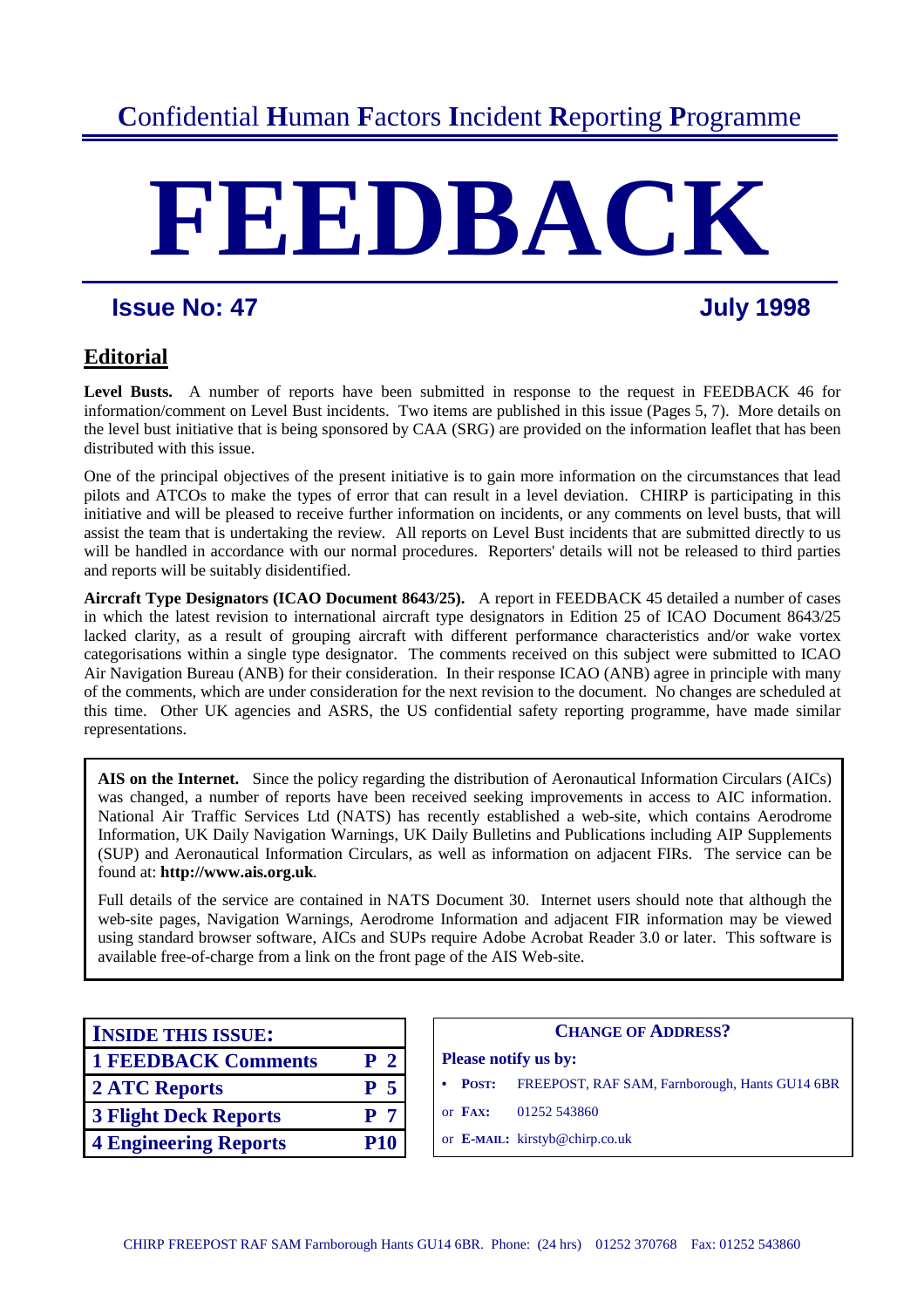# **A Reminder on the Magazine Format:**

The following fonts are used:

- Disidentified reports. These are reproduced with minimum text changes
- *CHIRP Comments are italicised*
- Verbatim Third Party responses are printed in SWISS type

# **FEEDBACK - COMMENTS**

*We have continued to receive a number of interesting comments on the "Holding Procedures" reports published in FEEDBACK 45/46. The following items represent the range of views expressed:* 

## **Holding Procedures (FB46)**

I sympathise with the author given a late holding instruction. I don't know which airfield he was routing to, but in the UK the majority of routes to the major airfields clear inbounds from the FIR boundary to a holding fix. If no clearance beyond that point is given, the pilot MUST hold.

I am surprised to see that a hold is not entered as standard on many routes. The number of times a pilot has asked me "Do I hold at XXXX?" with just a few miles to run is countless.

If that is your clearance you HOLD, so please put the information into the system and it will help us with correct holding patterns.

### **\*\*\*\*\*\***

### **(2)**

Perhaps I will not be the only person to comment on the increasing reliance to use the FMC *(Flight Management Computer)* to input all aspects of a hold before actually flying the hold itself. As noted in FB45, there must also be a time when it is easier to "manually" fly the initial stages of the hold using a Heading mode, whilst the non-operating pilot programmes the necessary data into the aircraft's system.

After all, it is not too difficult to assess the type of join, initial heading and timings, especially as all FMCs will provide drift/groundspeed information. Why not utilise the HGM more? It is a feature of all cockpits, has no keyboard, and even has a voice recognition feature - it is more commonly known as the Human Grey Matter!

# **\*\*\*\*\*\* (3)**

I spent some time assisting in the liaison with my company's FMC navigation database supplier. Given the discussion in FEEDBACK at the moment, I thought it would be helpful to pass on some of what I had learnt to the wider pilot community.

The navigation database is the major variable part of the FMC. It is re-issued on a 28-day cycle. It contains, as well as holding patterns, all the SID's, STAR's, airways, navigation aids, runway approaches, airfield, runway, gate positions and company routes.

There are several important points that need to be made about the navigation database.

The biggest constraint on what goes into the database is the amount of memory available. On the aircraft I fly, the programmable FMC memory is 96 kilobytes, of which 2Kb are reserved for use in the current sector and for supplementary (semi-permanent) data. 94 Kb is less than 2% of the RAM *(Random Access Memory)* needed to run Windows 95. When I became involved with our supplier, the aircraft FMC was full to 92 Kb, and it was far from containing everything we might need.

Whilst the data is stored in the FMC in a very compact way, it will not be possible for an operator with a substantial route network to have a comprehensive navigation database, some filtering of the data will be necessary. The important thing is to make sure that the policy, which determines the data to be included, is sensible.

The database is programmed by people who don't make their living flying aeroplanes. They are highly professional people, and they are very good at translating the instructions contained in the AIPs *(Aeronautical Information Publications)* of the different countries into FMC code. They have quality processes, which should verify the code issued. However, they do not have the vital interest in ensuring that a turn is in the correct direction, or of the correct radius,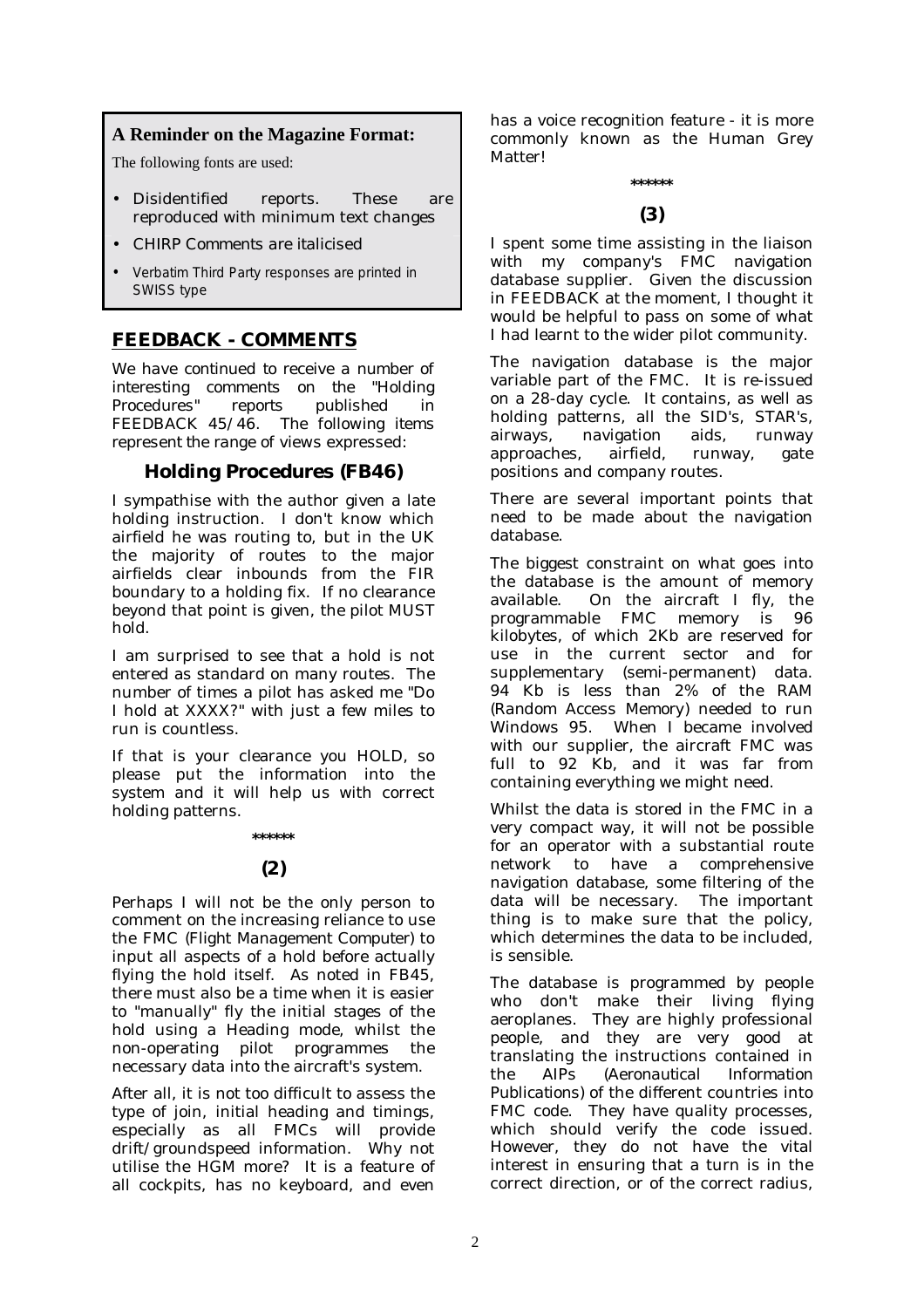which a professional pilot would have. In other words, don't trust your life to the FMC navigation database! Also, if you think you have come across an error, feed the information back to your operations management, and try and ensure that it is fed back to the database supplier.

What is issued in the database on your aircraft is probably not selected in the first instance by the database provider. It is normally selected from a master database held by the provider by somebody in your company - probably from a department with a title like "Navigation Support Services". If you are lucky, the person who carries out this specification will be interested in improving the service he offers to the pilots, and will appreciate any constructive advice he receives.

I am no particular friend of the database suppliers, but I would say that they are being unjustly maligned. If a company does not ask for holding pattern information to be included, it won't be. In this case if you programme a hold, the FMC will calculate one, not from the database, but using the FMC manufacturer's rules. This is normally a turn in the standard direction, on the current inbound track, as one of your correspondents correctly stated.

My company decided to include holding patterns. My own view is that other things merit a higher priority for inclusion. If I am within three minutes or so of a holding facility and I have no onward clearance, it makes sense to programme the hold - it is the work of around 20 seconds, even if not in the FMC database. This isn't superstition or pessimism; it is conscientious and good airmanship. You then have the FMC setup to relieve you of all the workload that flying a hold entry and pattern the oldfashioned way would have entailed, although speed limits/outbound DME limits are not normally included in the navigation database and these need to be sorted out by hand.

I have another concern about the FMC, and I wonder if it is shared by anybody else? The model used to calculate Magnetic Variation in our FMC's is up to 2° out in Western Europe. Positions of waypoints can be specified in several ways; as latitude and longitude, or as a

range and bearing from a beacon, for example. Next time you construct a waypoint more than (say) 15 miles from a navaid, make a second version of the waypoint, constructed in a different way. How far apart are the two points? Has anybody investigated whether this could ever be a serious problem? Do other carriers have it, or other aircraft types?

*The memory capacity of FMC navigation databases varies considerably between FMC equipment standards.* 

*Also, the amount of basic navigation data that is required to be included for a particular aircraft type will be influenced by the operator's route structure. For example, one type of operation may require world-wide database coverage, whereas European coverage may be sufficient for another operator of the same aircraft type/database capacity.* 

*These factors will determine the amount of spare memory capacity available to permit the inclusion of additional information such as specific holding patterns.* 

### **\*\*\*\*\*\*\*\*\*\*\*\***

### **Comments (FB46)**

As a controller at the end of a long career who has been involved in teaching for several years, I read FEEDBACK with vigilance to ensure that what we are teaching controllers reflects current operational situations.

There were two reports in FEEDBACK 46, which particularly caught my eye. I have discussed the report on the question of Level Bust - "A Question of Pressure Difference" with colleagues and we are of one voice - when an altitude is not separated from the next Flight Level, don't use the Flight Level. If you instruct an aircraft to climb or descend to FL70 when the pressure is less than 1013.2mbs, it is all too easy to forget that it is not separated from aircraft climbing on a SID to 6,000ft. We teach that when the first available Flight Level above the Transition Altitude is less than 1,000ft and separation is involved - don't use it.

In relation to the report "Directed or Assumed" we teach that an instruction to "Report Heading" is not an instruction to "Continue Heading", and also to avoid a request to the pilot for a heading report unless you are going to give a heading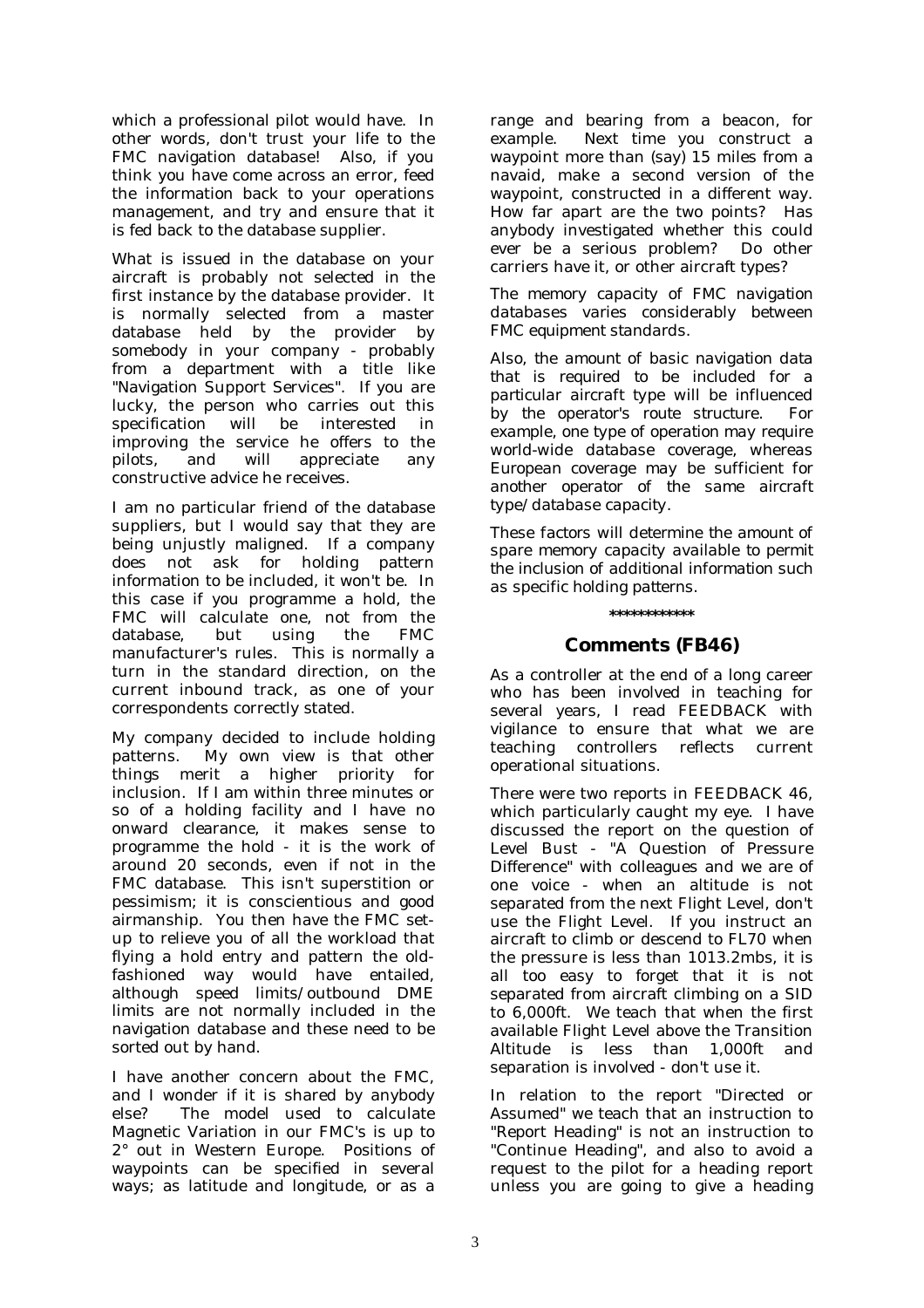instruction immediately. I have to admit that many non-English speaking controllers that come to us for training do seem to think that if you ask a pilot his heading, he will continue on that heading. We emphasise that that this is NOT so, unless a subsequent instruction is given to continue on a specified heading.

*Some ATS Units have procedures to restrict the use of the first available Flight Level above the Transition Altitude when the pressure is less than 1013.2mb.* 

**\*\*\*\*\*\*\*\*\*\*\*\*** 

# **Fatigue/Third-Party Certification (FB46)**

Yet again the problem of fatigue has arisen in your "FEEDBACK" report, issue 46. I was however very aware of the different response to the three separate reports. The two Flight Deck reports warranted the word "Tired" in bold headlines on Page Six whereas the article regarding overworking and fatigue in engineers was headlined as "Third-party Certification" when the article was solely about the danger of engineering staff working long hours.

Unfortunately, your response was typical of the crew orientated aviation industry, blaming the individual and employer rather than looking at the obvious need for regulated engineering duty periods. Quoting AWN 47 Para 3.2 isn't going to stop an employer dismissing my services as a contract inspector if I will only work a 40-hour week. Whilst it is nice to earn in excess of £1500 per week many contracts stipulate a minimum number of hours, quite often 12 hours a day seven days a week, I've yet to see one for a 40 hour week. Isn't it about time that engineering staff are recognised as professionals and the regulating authority protect all of us from mistakes made due to fatigue?

It does seem rather strange that hours can be regulated for cabin staff and yet a licensed inspector can be expected to work a 24 hour shift (termed a Ghoster) and return to work eight hours later. At any one time a Captain is only responsible for the capacity of one aircraft whereas a certifying engineer can be making decisions that directly influence flight safety on any number of aircraft.

You end your comment with the statement that "it is apparent that there is an increasing willingness on the part of many organisations to examine and to address some of these long-standing safety-related issues that Engineers, and others, have been reluctant to report in the past." It's a shame that doesn't include the Civil Aviation Authority.

*Tony Ingham Chief Surveyor CAA (SRG) has provided the following comments:* 

CAA has initiated and continues to press home many safety-related issues to help improve the safety record. Some of these are:

- Human Factors maintenance errors analysed and publicised. CAA support for the extension of CHIRP to maintenance personnel to improve reporting of sensitive issues.
- Airworthiness Notice (AN) 12 (with 58 appendices) details experience from incidents. AN 47 provides guidance to individuals and organisations. AN 72 issued to address critical safety issues.
- Surveyors are paying special attention to JAR 145 organisations' planning and resources available and conduct out-of-hours visits to monitor these resources and standards of work.
- EU Working Time Directive has been publicised to AOC Holders and JAR145 organisations.
- Safety Management Systems developed in CAA are to be implemented, in conjunction with Industry, in 1999. This concept has been promoted in a series of eight "Roadshows". Consultation with AOC Holders and JAR 145 organisations is scheduled to commence this month.

If your correspondents want to discuss anything that we should be addressing but are not, they should speak to their local Regional Manager (See AN 29 Appendix 2 for contact details).

*There are three salient points to make on the issue of Engineers' working hours:* 

- *Engineers, whose responsibilities include safety critical tasks, are not protected by any form of working hours regulation and little research-based guidance is available on the best ways of ameliorating the effects of fatigue during the shift patterns worked.*
- *Employers and contracting agencies have a responsibility, not least in the 'duty of care' provision in the Health and Safety at Work Regulations, to safeguard their staff from excessive working hours.*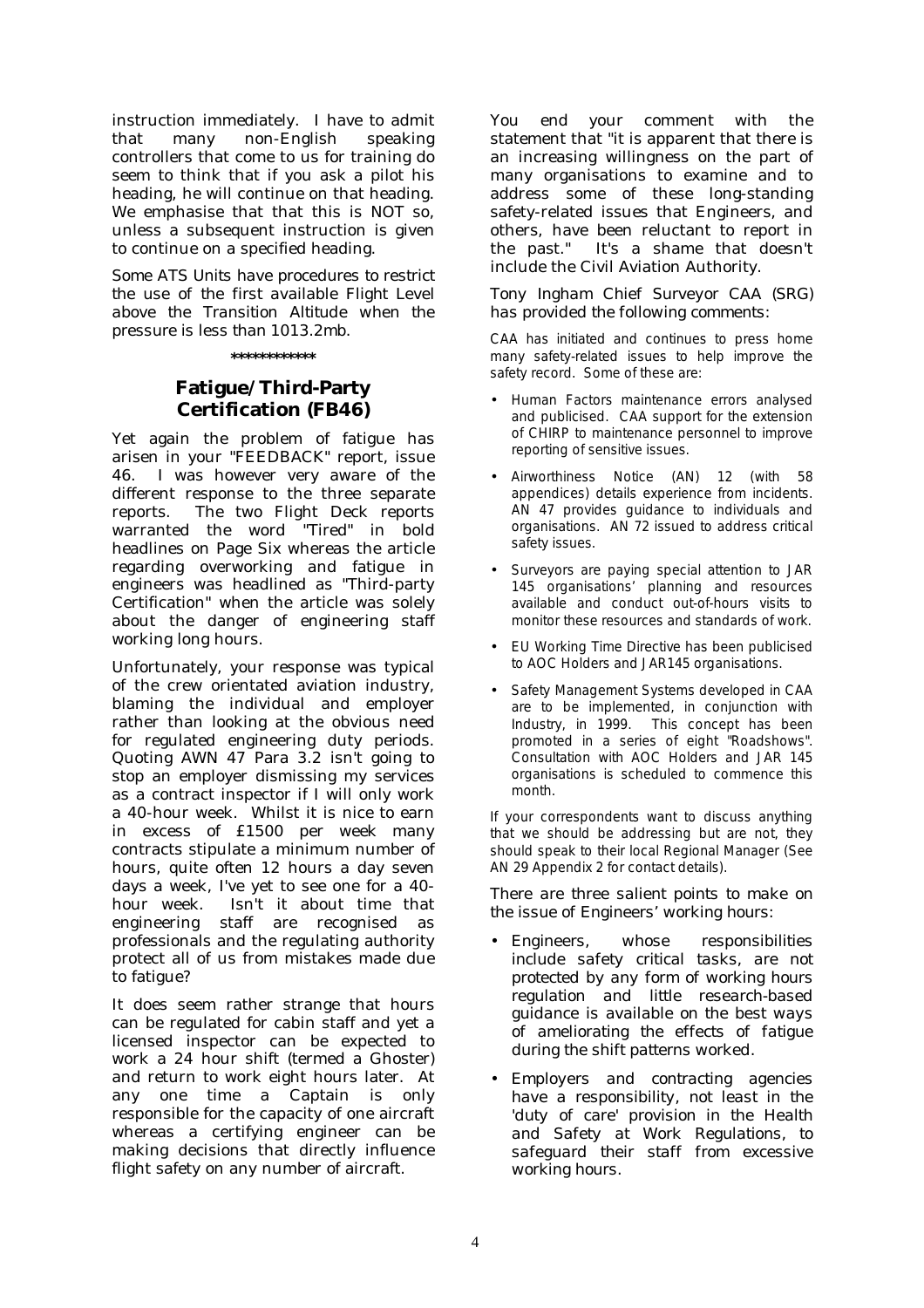• *Individuals have responsibilities to themselves, their employers and the profession to take adequate rest periods and not to carry out safety related tasks when impaired by fatigue.* 

**\*\*\*\*\*\*\*\*\*\*\*\*\*\*\*\*\*\*\*\*\*\*\*\*\*\*\*\*\*\*\*\*\*\*\*\*\*\*\*\*\*\*\*\*\*** 

# **ATC REPORTS**

### **Level Busts - A Novel Improvement?**

The CAA are rightly targeting level busts and trying to raise awareness, all round, about the problem and its potential for causing a serious incident. They are emphasising caution and care with readbacks etc in an attempt to reduce the incidents. One obvious cause is the confusion of levels and headings i.e. Heading 250° being mistaken for FL250.

I have proposed a solution, which seems easy, cheap and (to me) obvious, although at first sight appears a little strange. The CAA have rejected it without going out to consultation and I think they are wrong.

My solution is very simple. Controllers will never use headings ending in zero, i.e. the Heading 250° will always be transmitted as 251° and so on all the way through the compass.

As I have said, I know this sounds funny, but that is purely because it is novel. If all the controllers were trained to do this they would quickly master it. Aircrew would also be briefed (obviously). Frankly it would not matter if they flew 250° or 251° - the difference is negligible.

I was trained in ATC at a time when great emphasis was placed on avoiding confusion, at all cost, whenever possible. This seems an obvious solution to a dangerous problem (I accept that it would not stop all level busts), so why not consult aircrews and controllers?

Perhaps you can through FEEDBACK.

*John Dancer Head ATS Standards Department CAA (SRG) has commented that the SRG Level Bust Working Group will be interested to hear controllers and pilot's views on this and other suggestions to reduce the incidence of level busts.* 

*We will be pleased to pass on any comments received.* 

**\*\*\*\*\*\*\*\*\*\*\*\*** 

## **Right Approach - Wrong Setting**

In order to stay current on SRA's *(Surveillance Radar Approaches*) I had persuaded an aircraft to take an SRA to Runway ##. The flight was operating under IFR although the weather was CAVOK.

Our radar is presented to the controller by colour displays. Within the system is the ability to select various radar maps one of which is the RW## SRA (QNH) which sets the radar to the correct range and provides the range marks and altitudes imprinted on the map. Another facility available is the MAP OVERLAY SELECT, which enables controllers to select whatever element of the map they require and add or replace the information on the map display.

Having radar-directed the traffic to a 10 mile final I selected the RW## SRA (QNH) map and without further ado launched into the SRA procedure. I commenced the SRA as normal but after a couple of ranges I realised that something was wrong, namely I was reading out the heights based on QFE instead of QNH.

I checked the map selected which showed RW## SRA (QNH). Having burrowed into the system I selected the correct map and continued the SRA. At the end the aircraft Captain commented on the confusion at the initial part of the SRA.

Luckily it was a clear day and the error was realised, but it was in the dangerous direction i.e. the aircraft was always going to be the airfield elevation less than its supposed altitude, at our airfield this is relatively small but at others it could be much more.

Afterwards I realised that someone, who had previously selected RW## SRA (QNH), had realised he needed the QFE ranges and replaced the information using the MAP OVERLAY SELECT function. At the completion of the SRA he had reselected the normal 40-mile range on the console and the erroneous information was replaced in the computers memory ready for when I selected it.

Steps have been taken at my unit to ensure the information is more clearly marked for future use but the fact that the wrong information can be put in the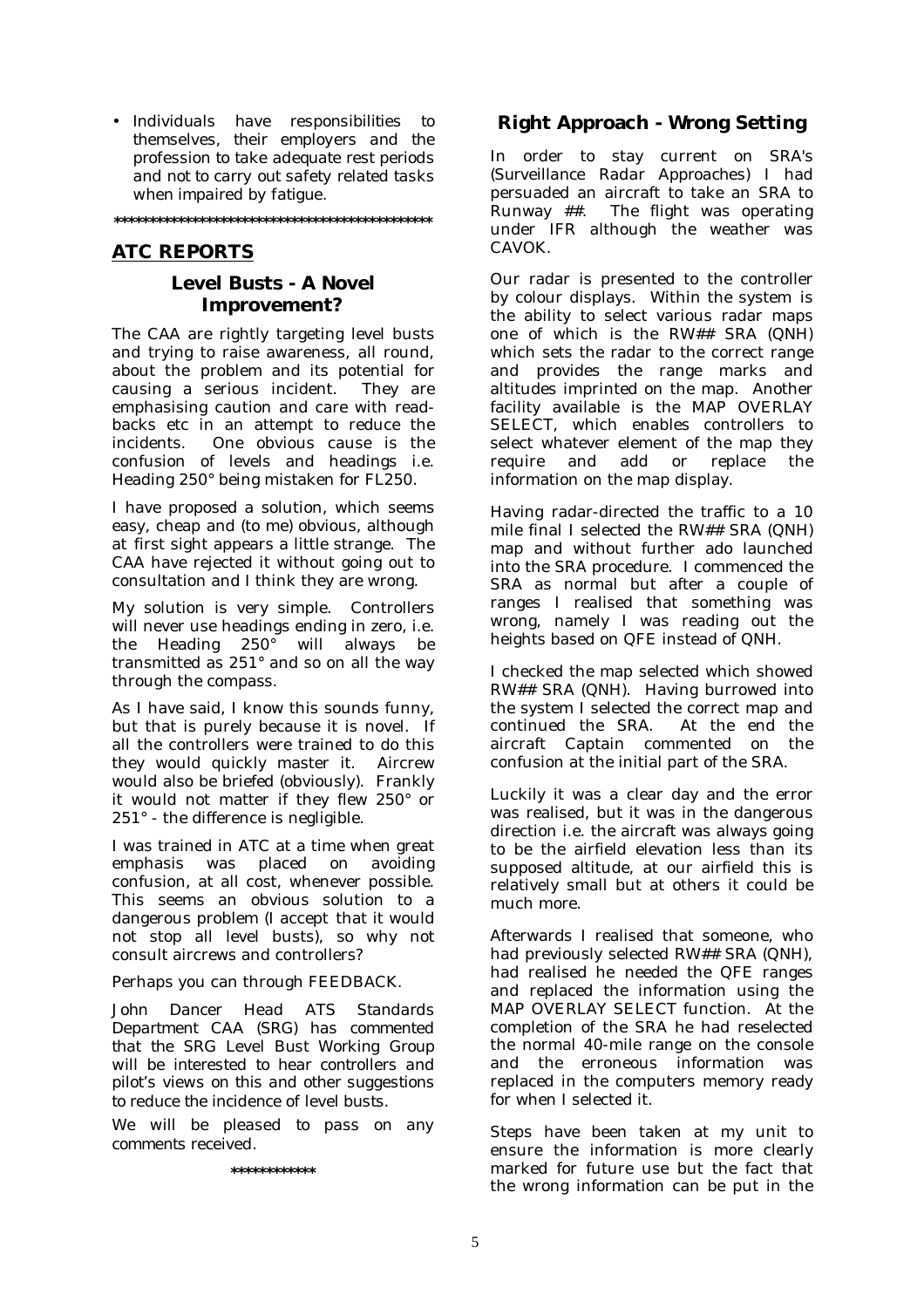wrong "box" so simply is disturbing to say the least.

Finally of course it taught me the old adage - Never assume, always check. I am now meticulous in my preparations checking all the SRA selections as soon as possible after I have started my duty, so that if I am busy I will not be caught out again.

*This potentially serious design feature would not appear to have been identified during the engineering safety assessment for this equipment.* 

### **\*\*\*\*\*\*\*\*\*\*\*\***

### **Contact?**

The following incident occurred whilst I was working as Approach Radar controller. Traffic levels medium, radar very poor with weather suppression, SSR (*Secondary Surveillance Radar*) U/S and serious interference. Mixed weather with cloud 2-3000'.

A helicopter was established in the hold at 3000' QNH. A *business jet* entered the hold at 4000' (no chance to swap levels prior to join). Both aircraft under limited RIS *(Radar Information Service),* which was maintained in the hold as the *business jet's* declared intention was to make a joining procedure only and to go outbound for a non-precision approach. As the *business jet* approached the hold I called the helicopter as traffic information. No response. I called the *business jet's position* to the helicopter - "No contact, IMC".

There was no radar opportunity to change levels in the hold due other traffic so I cleared the *business jet* for a nonprecision approach maintaining 4000' intending to drop him to the commencement level of 2000' after clearing the other traffic. Perhaps to be helpful and awaiting descent the *business jet* called "Contact the other traffic in the hold". I acknowledged but did not use this information and then became involved with other traffic. I went back to the *business jet* and asked if he still had visual contact with the helicopter three miles west of him, reciprocal? His reply was "Affirmative … well I can see him on TCAS!!" *(Traffic Alert & Collision Avoidance System).* 

This incident raises some very serious questions, such as:

- a) Would a busy controller have queried the "Contact" call or allowed a VMC descent?
- b) What if I had no reason to be suspicious of the "Contact" call as a result of the helicopter being IMC?
- c) What if I had broken into the RT at the hesitation point after "Affirmative" and believed that the *business jet* was not just "contact", but visual with the helicopter?
- d) How did the *business jet* know and was it not dangerous of him to assume that the TCAS response, was indeed the holding helicopter?
- e) Even if correct in the assumption, did this represent some form of "radar identification to the pilot"?

The practice of giving unverified TCAS information, particularly in the guise of a visual sighting, to a busy controller who may be working procedurally, is quite alarming. Pilots need to be aware of the potential consequences of misleading RT messages.

# **A Distracting Visit?**

**\*\*\*\*\*\*\*\*\*\*\*\*** 

I was operating as the tower controller, when after being relieved, I was told to "escort" a party of visiting aviation enthusiasts to the tower for a brief view of our tower and procedures.

I had completed 90 minutes tower duty, then went straight into the walkabout with more than 10 visitors. After 45 minutes of discussions with the visitors (i.e. no proper break), I went straight back onto duty in the tower, where Low Visibility procedures were now in force.

The workload was high and the atmosphere among the visitors in the relative confines of the tower was similar to that of a football crowd. I subsequently departed an aircraft without the correct co-ordination, although no incident occurred.

I feel that all Units should establish procedures to ensure that visitors can be shown around the ATC environment in a sensible, constructive and orderly fashion. These should include the maximum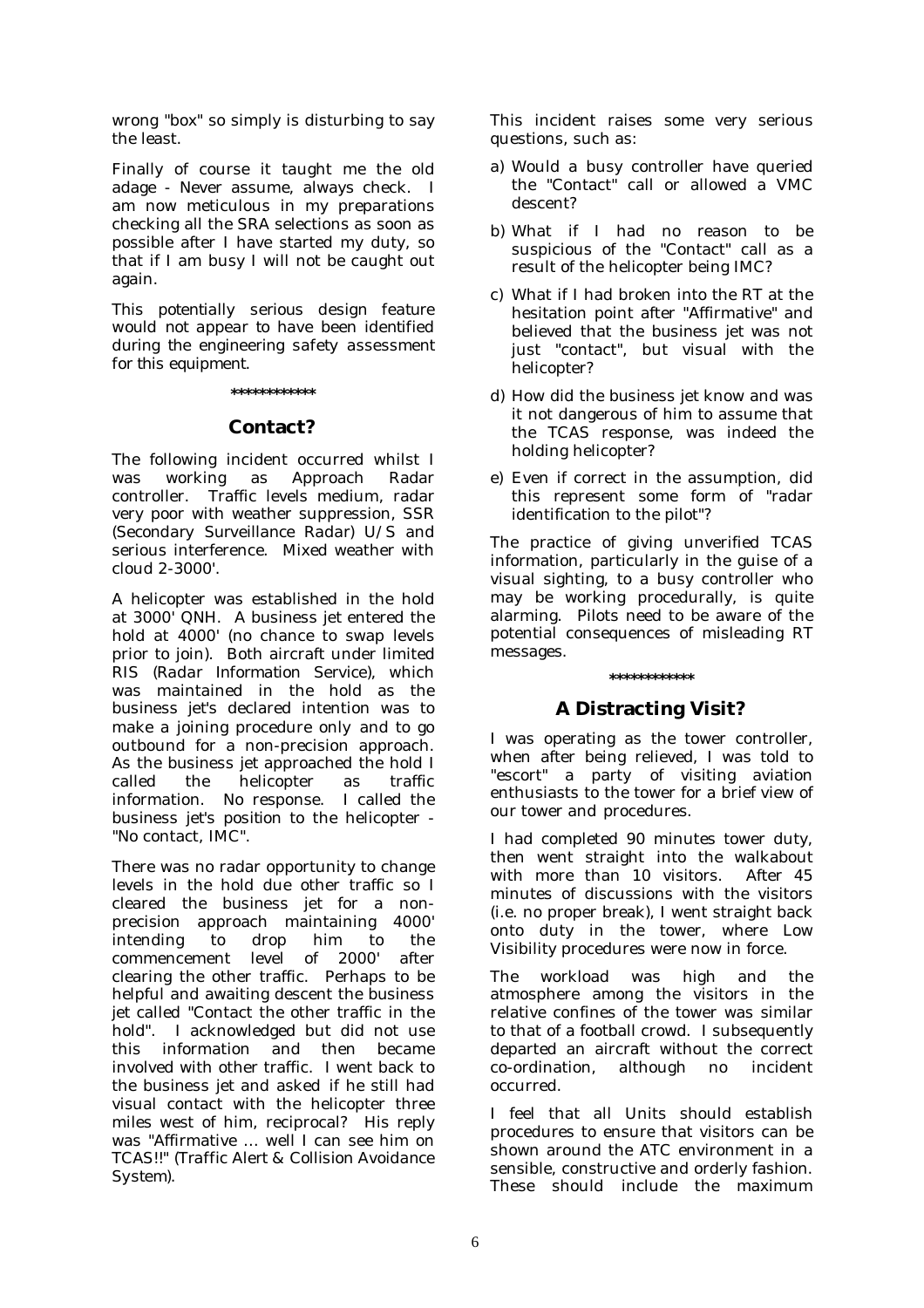practical party size, visit schedule and nominated escorts throughout the visit to avoid this kind of ridiculous situation.

### **\*\*\*\*\*\*\*\*\*\*\*\*\*\*\*\*\*\*\*\*\*\*\*\*\*\*\*\*\*\*\*\*\*\*\*\*\*\*\*\*\*\*\*\*\***

### **FLIGHT DECK REPORTS**

### **Level Busts**

There's so much that could be done to reduce the frequency of the above. Sadly in Europe our authorities are unable to agree on anything, seriously reducing their effectiveness.

1. Establish a common Transition Altitude ideally of 18,000 feet. This will eliminate low QNH climbing busts, reduce late altimeter setting errors and after take-off workload. The UK is unable to agree a common TA even for this small country so there's little hope of this happening.

2. Eliminate the use of QFE and regional QNH to prevent incursions of controlled airspace from below and after take-off or go-around altimeter settings.

3. Prohibit pilot PA *(Passenger Address)* announcements during climb or descent and use other means for routine cabin crew signals.

4. Prohibit company VHF calls below cruising altitude unless they're essential for safety. Most of these are wholly unnecessary anyway.

5. Discourage listening to ATIS broadcasts during climb or descent, ATC to advise significant changes.

*As this report highlights, there are a number of operating procedures that, if adopted, would eliminate several possible causes of crew distraction, which can lead to level bust events.* 

*Given the ever-increasing growth in commercial air transport operations within the UK FIR and throughout Europe, an initiative to develop a simple, common set of altimeter setting procedures throughout Europe merits serious consideration.* 

*The dissemination of ATIS information by ATC would be impractical in some cases, due to traffic densities, although data link may offer a solution to this matter.* 

*CAA (SRG) Flight Operations Department commented as follows:* 

The Flight Operations Department agrees that nonpertinent activities should not take place while the aircraft is climbing or descending. These aspects were addressed specifically in Flight Operations Department Communication 2/97. All operators were encouraged to review their procedures and to make changes, where necessary.

### **\*\*\*\*\*\*\*\*\*\*\*\***

### **A Lesson to be Learned**

We were vectored onto the localiser for final approach to #### *(Foreign Destination)*. The Captain was flying this sector (PF).

The approach was broken off at approximately 7nm due to our weather radar indicating a cell over the airfield.

We decided to enter a hold. Meanwhile the fuel was reducing towards the minimum for our diversion airfield. During the hold, #### ATC were not very helpful with weather reports and there was a language problem. They did indicate that the worst weather was over the approach end of the airfield and also that the surface wind was calm. The Captain then decided to make an approach to the opposite runway. This approach would be a VOR/DME approach as there was no ILS on this runway.

We had been holding for about 10 minutes before we started the approach to the opposite runway ##, during which time there was no briefing for the VOR/DME approach. As we made our way towards the Initial Approach Fix, I found the instrument approach charts for our diversion, as I knew we only had one chance at this approach. I am sure that the Captain was fully aware of our fuel state, as we had discussed the diversion<br>airfield previously. During the entire During the entire approach the aircraft was being flown through the autopilot.

As we intercepted the final approach course I briefed myself on each of our roles (i.e. who was looking in and out etc.) I repeated them to the Captain, as he had not briefed the procedure for the nonprecision approach. (After the event I realised that I had incorrectly briefed the roles for a precision approach procedure).

On reaching decision altitude, I called "####" *(Company call for Minimum Descent Altitude)* and he immediately said "Contact". When I looked up we were still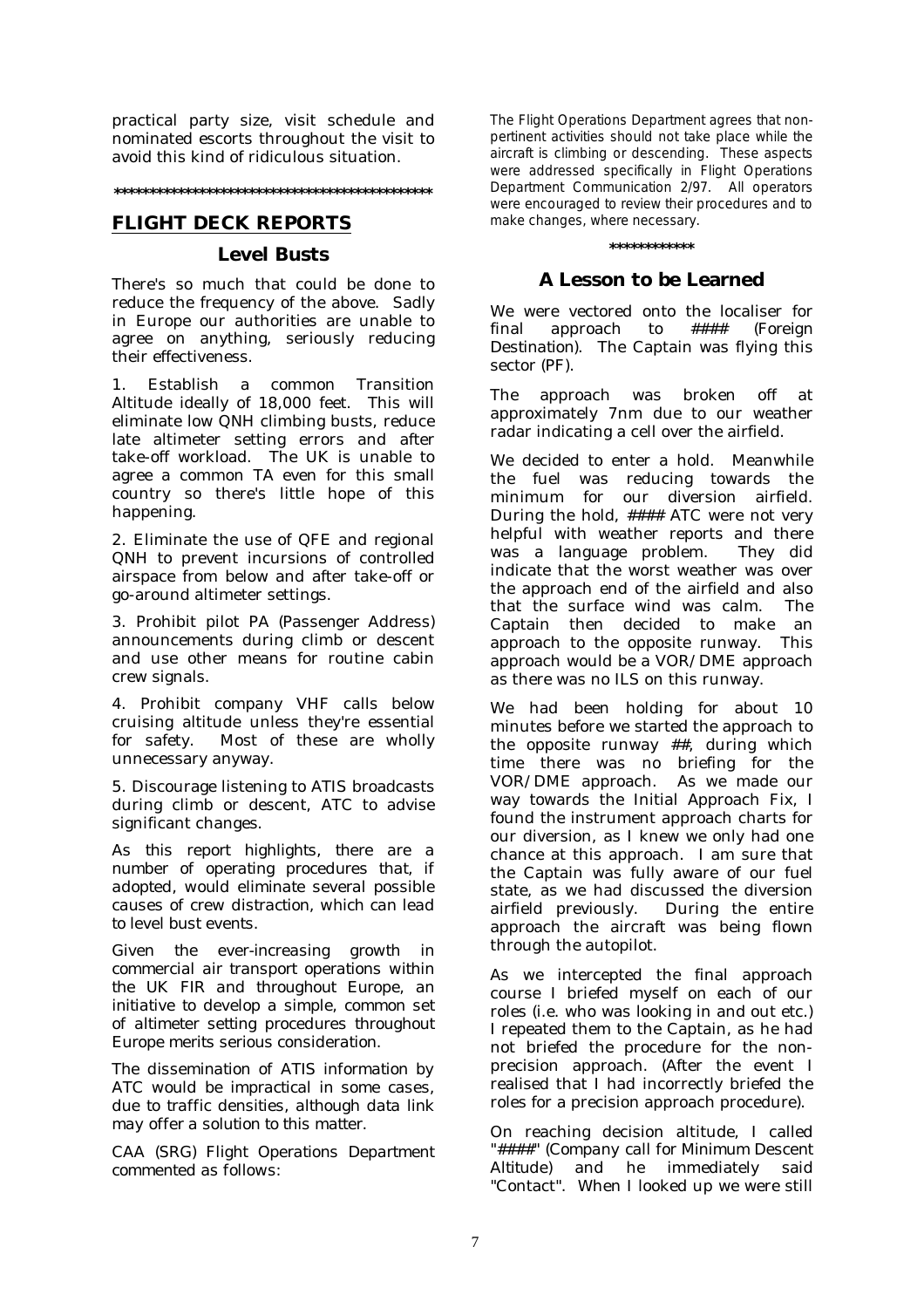in cloud, there was no visual reference at all. About two or three seconds later we became visual and were actually quite well placed for a landing, the PF having to manoeuvre slightly left to regain the runway centre-line.

The following factors probably contributed to this incident. We were not acclimatised to either the departure or destination time zones and were at the end of a long night flight with weather at or below limits and our fuel state approaching the minimum for diversion. In addition, I am ashamed to say that I did not question the Captain between the Decision Altitude and becoming visual.

I thought long and hard about reporting this incident, but decided not to because it is my word against his, but I will never let this happen to me again. To this day, I still cannot believe that a Captain would commit the 'cardinal sin' of flying below decision height/altitude without adequate visual reference.

*Investigations into a number of accidents and serious incidents have shown that in a complex, rapidly changing situation, when good crew management procedures are set aside by the aircraft commander or his decisions are adversely affected by a loss of situational awareness, other flight crew members are reluctant to question the commander's judgement. This incident reflects a similar reluctance.* 

*The circumstances that led to this incident were not unusual, long FDP, crew not acclimatised, bad weather at destination, limited capability to hold. In this type of situation it is most important to give yourself the best chance of success. The importance of a good, comprehensive approach briefing in such circumstances to assist in the mental 'priming' process for both crewmembers and facilitate crew cooperation cannot be overstated.* 

### **\*\*\*\*\*\*\*\*\*\*\*\***

## **Reverting to Type**

Towards the end of a long-haul return sector into a major UK airport, we were radar vectored to an ILS approach. When fully established on the ILS about 1800ft in IMC we received a Traffic Advisory from our TCAS. I looked to see traffic on our screens indicated at 700ft below us. Almost instantaneously afterwards we

received a Resolution Advisory (RA) instructing us to climb. The normal procedure for a 'Climb' RA in the landing configuration is to disconnect the autopilot, then to press the TOGA *(Take-Off and Go-Around)* switches and to effectively carry out a go-around.

The Captain, who was handling at this stage, pressed the Autothrottle Disconnect switches instead of the TOGA switches. He instinctively followed the Flight Director and we continued down for what seemed another three or four seconds before he realised what had happened. We continued to close on the traffic at a fast rate and, at the point that we actually commenced the go-around, the traffic was indicating the same level at no discernible distance from ourselves.

Afterwards on the ground, the Captain was trying to understand why he had pressed the wrong switches; I came up with a reasonable explanation that he agreed with. Both the Captain and I had previously flown the #### *(twin jet-same manufacturer)*, which has a slightly different arrangement regarding the Go-Around and Autothrottle Disconnect switches. The Autothrottle Disconnect on the #### *(twin jet)* is a 'nipple' type switch on the side of the thrust levers and the TOGA switches, which are flat and ridged, are both in front of and behind the thrust levers. On this aircraft, the Autothrottle Disconnect switches are behind the thrust levers with the TOGA switches in front of the thrust levers, both sets of switches are identical in being flat and ridged.

I believe this to be the reason why in the heat of the moment the Captain pressed what felt to be a TOGA switch and on his previous type was one!

I have also made a similar mistake in the past by accidentally pressing the TOGA switch when all I meant to do was disconnect the autothrottles, luckily that time, the consequences were not lifethreatening.

*This type of error has happened many times before. Given the significant differences in switch design, function and location that exist between current aircraft types, it will continue to be a potential trap for the unwary.* 

**\*\*\*\*\*\*\*\*\*\*\*\***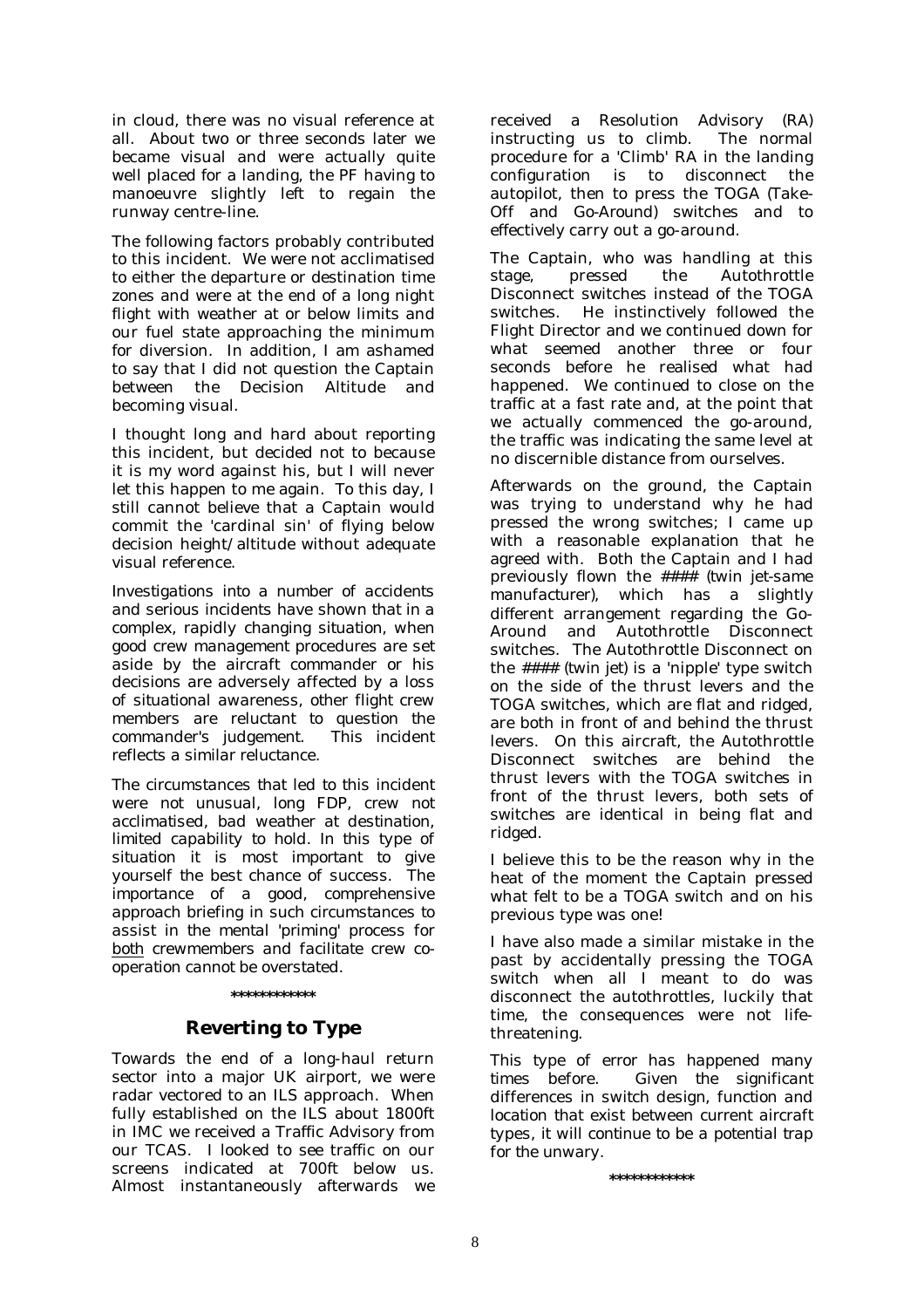# **Equipment or Human Failure?**

An incident occurred recently, in which an aircraft established on the glidepath, was instructed by ATC to turn in excess of 60deg to avoid a confliction with a departing aircraft, which had failed to follow the correct departure track. It subsequently transpired that the pilot of the departing aircraft had some sort of problem with his Flight Management System. *(The other aircraft involved in this incident had recently been fitted with BR Nav compatible equipment)*.

My concern is that in the rush to implement BR Nav Operations to create more traffic capacity, some pilots have not received adequate training in the use of the new equipment, and Standard Operating Procedures for its safe use have not been fully developed.

It's all very well having the kit on board, but unless it can be used safely, it defeats the objective.

### **\*\*\*\*\*\*\*\*\*\*\*\***

### **Whose Discretion?**

After an overnight stopover we completed the first sector of a three-sector day and were scheduled to operate the second sector approximately one and a half hours later.

The aircraft allocated for the second sector was not available due to unscheduled maintenance. This meant that we had to wait for the first batch of early morning arrivals for a replacement aircraft, which together with a delay due to slot time allocations made it 99% certain that discretion would be required to extend the Flying Duty Period (FDP)

When the Captain asked if I was happy about going into discretion I said "No", my feeling being that we were still at our home base and after an early start we had two long sectors ahead of us. He replied that this was a 24-hour day business and that I had to be flexible. He said that there were no standby crewmembers available. He also stated that he had sole discretion and only had to take my views into account. I said fair enough, but that I would be going under duress.

By flying the second and third sectors faster than normal, we ended up going into discretion by only a few minutes. When filling in the appropriate 'Extension of FDP form' he said that the CAA wouldn't even be interested in this.

*The general provisions of CAP 371 (Para 18.1) permit an aircraft commander to exercise discretion to extend a FDP by up to three hours. However, in the case described, the decision to exercise discretion prior to the second sector of a three-sector schedule restricts the maximum extension of the FDP to only two hours (Para 18.2). The planned period of discretion was well within the maximum permitted.* 

*Turning to the question of who has the responsibility for exercising discretion, CAA (SRG) clarified this point in NTAOCH 6/94 issued on 9 December 1994, Para 2.3, which states:* 

"……. All crew members are reminded that it is the Commander, on the day, who exercises discretion, after taking note of the circumstances of the rest of the crew. When away from base and the flight crew and cabin crew remain together, then it is the Commander who exercises discretion to extend an FDP and/or reduce a rest period. However, where an individual crew member separates from the crew, or the crew as a whole splits up, then any use of discretion to reduce rest becomes a decision for an individual crew member…….".

### **\*\*\*\*\*\*\*\*\*\*\*\***

## **Slot Frustration**

I have operated Business jets for many years flying throughout Europe and in the USA.

The single biggest item in my working day that causes me constant anxiety, mental anguish and flight delays is slot times.

Over 90% of flying days are adversely affected by slot times later than the flight planned time. Even when airborne on a late slot, planned route or planned cruise altitude often cannot be achieved, thus adding time and fuel problems to the day's worries.

A recent busy three weeks on the crowded USA East Coast routes and airports, highlighted how awful flying in Europe has become since the imposition of Eurocontrol and slot times. We went in to such "sleepy hollows" as Atlanta and Kennedy several times with almost no prior notice. Just file an IFR plan with local Flight Service Station, walk directly to the aircraft with the passengers and get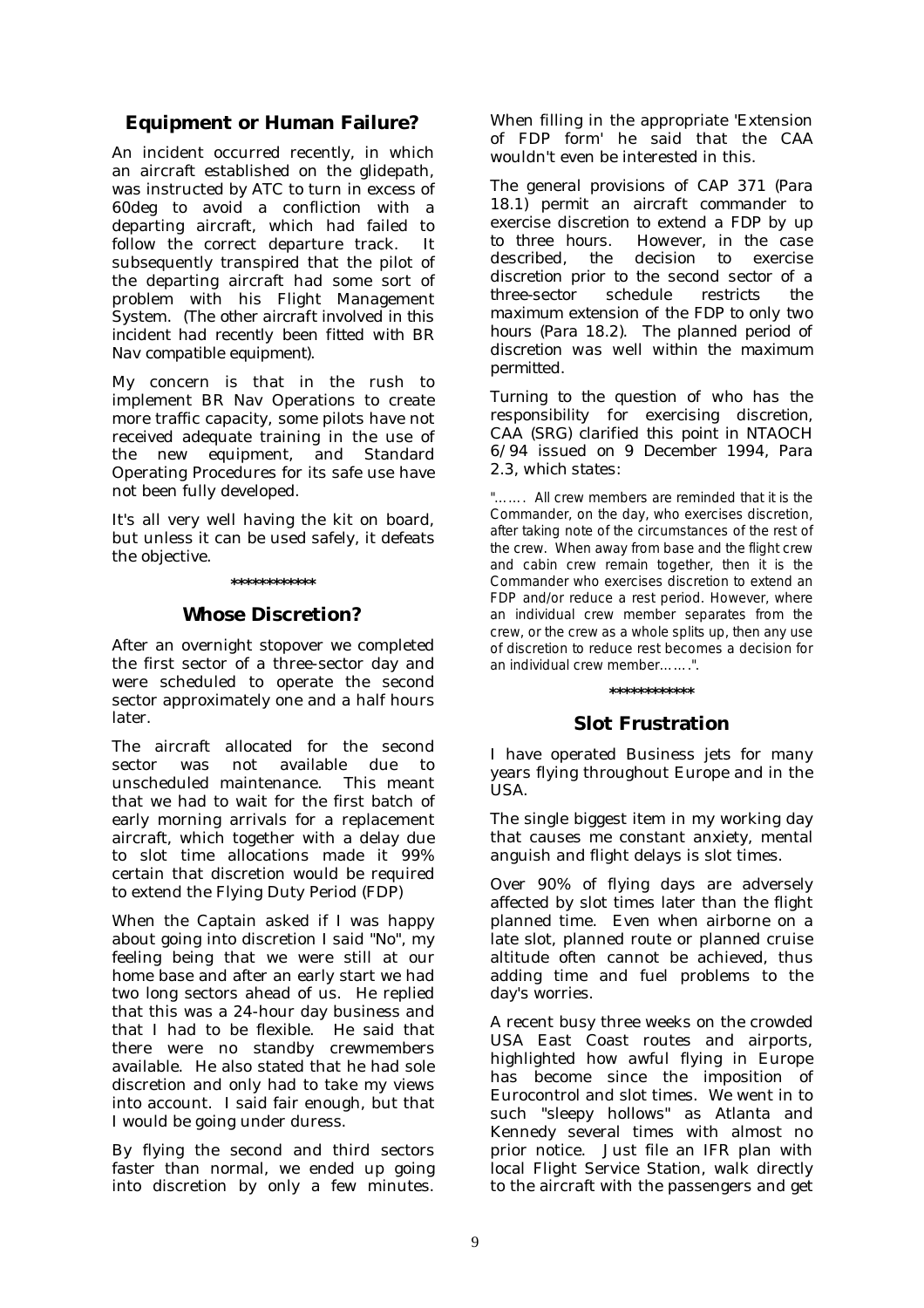airborne. The provision of ATC in the USA is a real service to the pilot. And it works. You can plan your flying day to the nearest five minutes sure in the knowledge that it will work.

Slots are not necessary in the USA, save for some scheduling into the busiest airports, and so should not be necessary in Europe.

As a start I suggest all aircraft filed as "G" in the flight plan should have no take-off restriction.

I know it's going to be a difficult case to argue because I sense a mind-set, which thinks that more control means more safety.

However, fatigue is central to flight safety. For me, slot times and all they invoke cause me the greatest fatigue in my daily work.

### **\*\*\*\*\*\*\*\*\*\*\*\***

### **Too Much of a Hurry**

We had completed the outbound flight and were preparing to return home to #### airfield. I had flown the outbound leg, so it was XXXX's turn to fly the aircraft back.

There was some pressure to be quick as we would arrive only shortly before #### closed.

Permission was given to back track on reaching the active runway. A squawk *(transponder code)* was given together with the routing after take off.

I then heard clearance given to a light aircraft to cross the active runway at the intersection.

XXXX started to open the throttles. He had not heard the light aircraft clearance to cross the runway and he thought we had take off clearance.

I said, "We do not have take off clearance" and put my hand on top of his to prevent the throttles being opened. He said we were cleared for a left turn after take off. I said we were only cleared to line up NOT take off.

He closed the throttles and we both watched the light aircraft cross the runway directly ahead of us!

*This incident is a good example of "the wish syndrome" in which individuals*  *interpret information in a way that suits their prior intentions. In this type of situation it is sometimes known as Gethome-itis!* 

*The incident is also a good example of the value of effective crew co-operation.* 

# **\*\*\*\*\*\*\*\*\*\*\*\*\*\*\*\*\*\*\*\*\*\*\*\*\*\*\*\*\*\*\*\*\*\*\*\*\*\*\*\*\*\*\*\*\***

### **ENGINEERING REPORTS**

### **Undermanned and Stranded**

The elevator gust lock had stuck in the 'off' position allowing the elevators to move in the wind. Only three staff members were on shift. The aircraft was parked in the hangar and an elevating platform trailer ("cherry picker") moved into position. Due to aircraft movements on the line (approx. one mile away), two staff members left to attend to the line, while I went up on the "cherry picker" to rectify the gust lock problem.

Whilst working on top of the tailplane (25ft up), the "cherry picker" developed an internal hydraulic leak and descended, uncontrolled, striking the tailfin on the right-hand side causing scoring and a dent, leaving me stranded on top of the tailplane. Eventually a staff member from another company came into the hangar (after 20 minutes) and moved the "cherry picker" away from the aircraft and positioned a de-icing rig to get me down, which took, in all, an hour.

*Clearly, the principal cause of this incident was under-manning of the shift. Whereas care is usually taken to ensure staff are not left on their own during night shifts, this happened during a day shift; providing a reminder that health and safety risks are present at all times.* 

*The good news is that, as a result of this and other problems related to undermanning that adversely affected the operation; the management has taken positive action to rectify the manning shortage.* 

### **\*\*\*\*\*\***

### **Not Enough Men … Not Enough Tools**

While moving an aircraft into the hangar the right hand aileron was struck by a crane, damaging the aileron. The new aileron was incomplete, missing trim tabs. The damaged trim tabs were removed and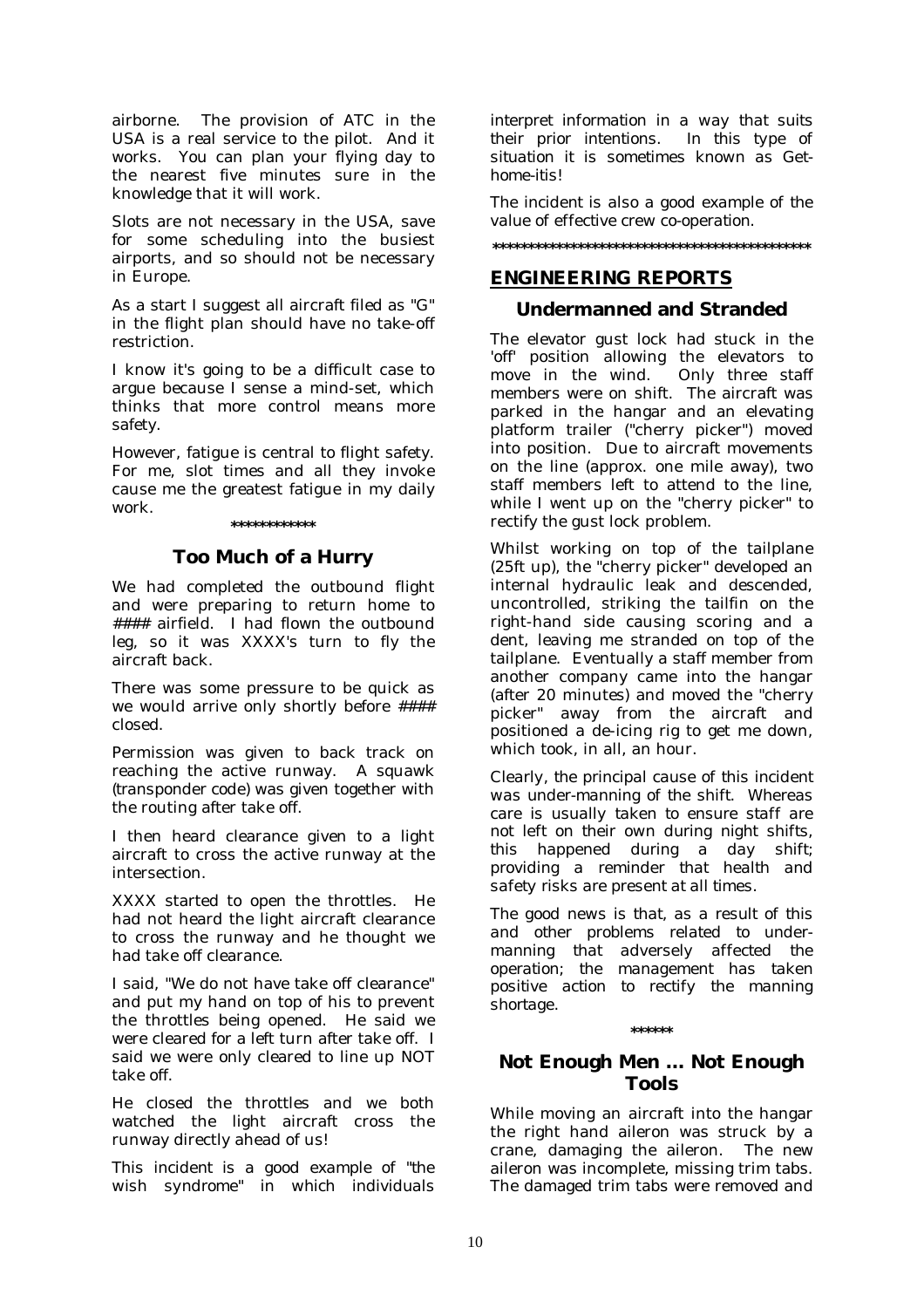sent for repair. When repaired and returned, there were only three staff members on shift, one staff member had been on shift for 14 hours, but stayed on to fit the trim tabs, before going home. The other two staff on shift attended the line after assisting with the installation of the trim tabs, but left before tidying up because of time pressures. The next day a small hammer and spanner were found on the runway. These had been missed and had been left on top of the wing.

The shift pattern we are supposed to work is a system of earlies, 0600-1400 hrs, and lates, 1330-2130 hrs, working Monday to Friday and, in rotation, covering Saturday and Sunday. However, in practice, due to staff numbers (at that time we normally had two per shift, occasionally three), we ended up working most days of the year with usually three days off a month and often swapping from lates to earlies and back. There have also been isolated cases where, because there is no one else to hand over to, we have started on a late shift and finished well into the following morning.

*This type of lapse is to be anticipated if Engineers are required to work under time pressures for periods extending beyond their normal shift patterns. Once again inadequate manning levels were the principal cause of this incident. However, a strict system of tool control would have eliminated this error. Clearly such a system was not in operation.* 

*Fortunately the tools fell clear. The possible consequences of them being lodged in the control surfaces do not bear thinking about.* 

*As with the previous report, subsequent management action has resulted in adequate manning levels being achieved. But why weren't the manning issues addressed before the incidents occurred?* 

### **\*\*\*\*\*\*\*\*\*\*\*\***

### **Inspected or Seen?**

I fly with a light aircraft group, and as the only licensed engineer with the group, I maintain it to LAMS *(Light Aircraft Maintenance Schedule).* 

The Star annual was completed by an M3 *(Approved*) organisation and released. 14 days later, I removed some interior roof panels to rectify a harness reel defect.

After rectifying the defect, I carried out an inspection of the area prior to re-fitting the panels. During this inspection, I found cables to the left wing flap twisted together in the area of the cable turnbarrel *(not immediately visible looking straight into the area, but off to one side)*.

The aircraft had flown 4hrs 15mins since the Star annual, 10 sectors, three of those were multiple circuits at the base airfield.

*Although this report concerned a light aircraft, it illustrates very well the importance of thorough area inspections. A photograph supplied with the report showed that, looking straight at the open space, the only clue was that the control wires were not parallel, but converging, leading the reporter to investigate further and discover the crossed control run. This was a sound piece of engineering inspection.* 

### **\*\*\*\*\*\*\*\*\*\*\*\*\*\*\*\*\*\*\*\*\*\*\*\*\*\*\*\*\*\*\*\*\*\*\*\*\*\*\*\*\*\*\*\*\***

*The following report is reproduced with the kind permission of the Inspector Flight Safety (RAF).* 

*It is relevant to note that although this incident relates to a military aircraft, a civilian CAA Approved maintenance provider maintained the aircraft in accordance with commercial documentation and procedures.* 

*Are any of the deficiencies that led to this incident familiar to you in your organisation?* 

### **The Flight**

Approximately 15 minutes after take off on a training sortie, the crew became aware of abnormal indications on all 4 engine oil contents gauges; shortly afterwards the Number 3 engine oil low pressure light illuminated. The engine was shut down and an immediate diversion to the nearest airfield requested.

During the recovery, Numbers 2 and 4 engine oil low pressure captions illuminated intermittently. Once established on the Instrument Landing System (ILS), the Number 1 engine was advanced to maximum thrust and Numbers 2 and 4 were throttled back to flight idle. Only 7 minutes had elapsed after the Mayday call before a safe landing was assured. Engine Number 2 was then shut down, followed by Number 4 during the landing roll.

The subsequent inquiry determined that the Magnetic Chip Detector Plugs (MCDPs) had been fitted without their associated seals to all 4 engines.